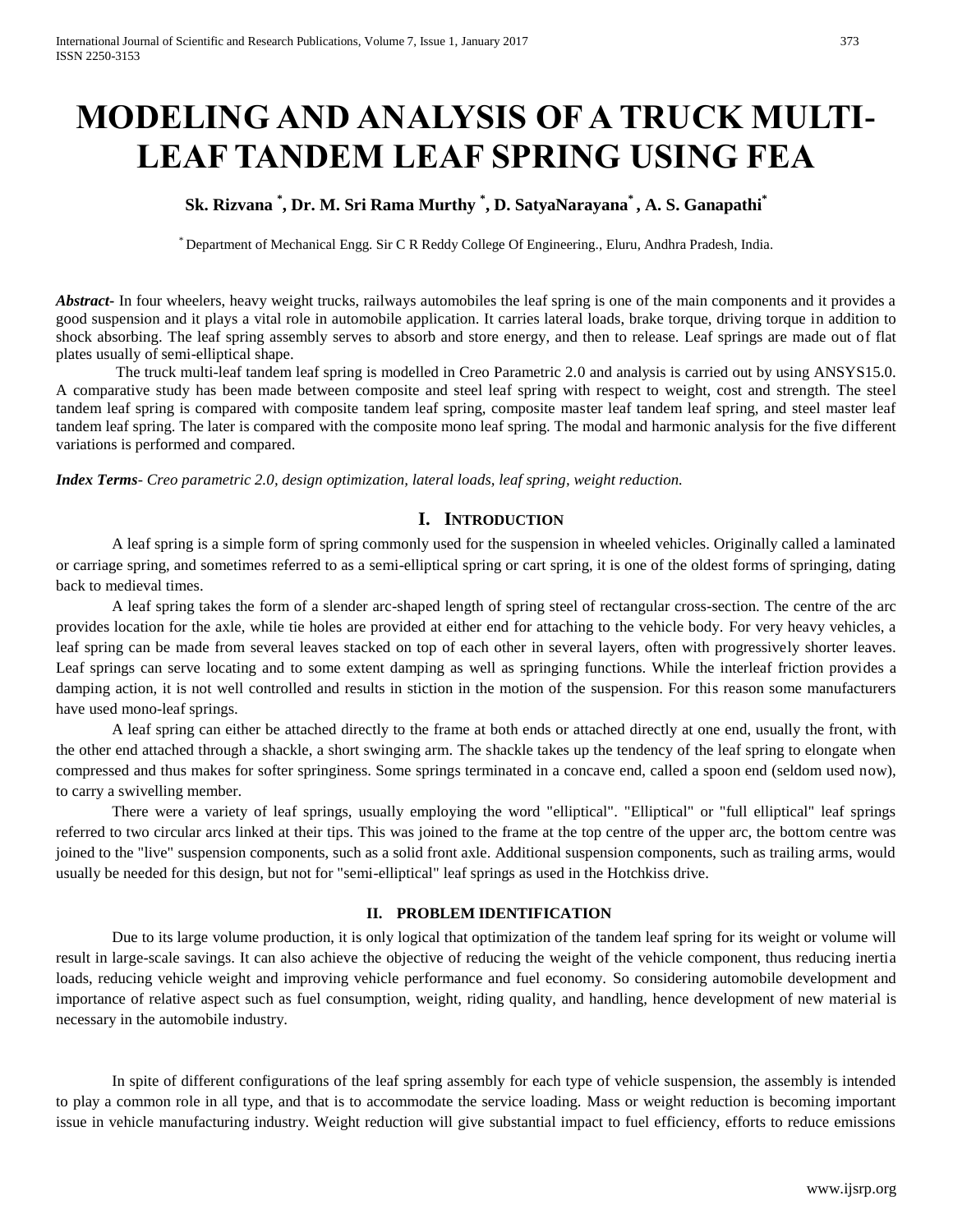International Journal of Scientific and Research Publications, Volume 7, Issue 1, January 2017 374 ISSN 2250-3153

and therefore, save environment. Weight can be reduced through several types of technological improvements, such as advances in materials, design and analysis methods, fabrication processes and optimization techniques, etc.

## **III. MODELING OF TANDEM LEAF SPRING ASSEMBLY**

The modeling of the tandem leaf spring assembly is done in Creo Parametric 2.0.

#### **Introduction to Creo Parametric:**

Creo Parametric is a computer graphics system for modeling various mechanical designs and for performing related design and manufacturing operations. The system uses a 3D solid modeling system as the core, and applies the feature-based, parametric modeling method. In short, Creo Parametric is a feature-based, parametric solid modeling system with many extended design and manufacturing applications.

Creo Parametric is the first commercial CAD system entirely based upon the feature-based design and parametric modeling philosophy. Today many software producers have recognized the advantage of this approach and started to shift their product onto this platform.

The model is as shown in the figure 1 as shown below:



Creo Parametric was designed to begin where the design engineer begins with features and design criteria. Creo Parametric's cascading menus flow in an intuitive manner, providing logical choices and pre-selecting most common options, in addition to short menu descriptions and full on-line help. This makes it simple to learn and utilize even for the most casual user. Expert users employ Creo Parametric's "map keys" to combine frequently used commands along with customized menus to exponentially increase their speed in use. Because Creo Parametric provides the ability to sketch directly on the solid model, feature placement is simple and accurate.

## **IV. ANALYSIS OF TANDEM LEAF SPRING ASSEMBLY**

The analysis of the Tandem Leaf Spring Assembly is done in Ansys 15.0 and the analysis reports are as shown below. The geometry and the mesh model in Ansys are as shown in the Fig.2 and Fig. 3 below respectively.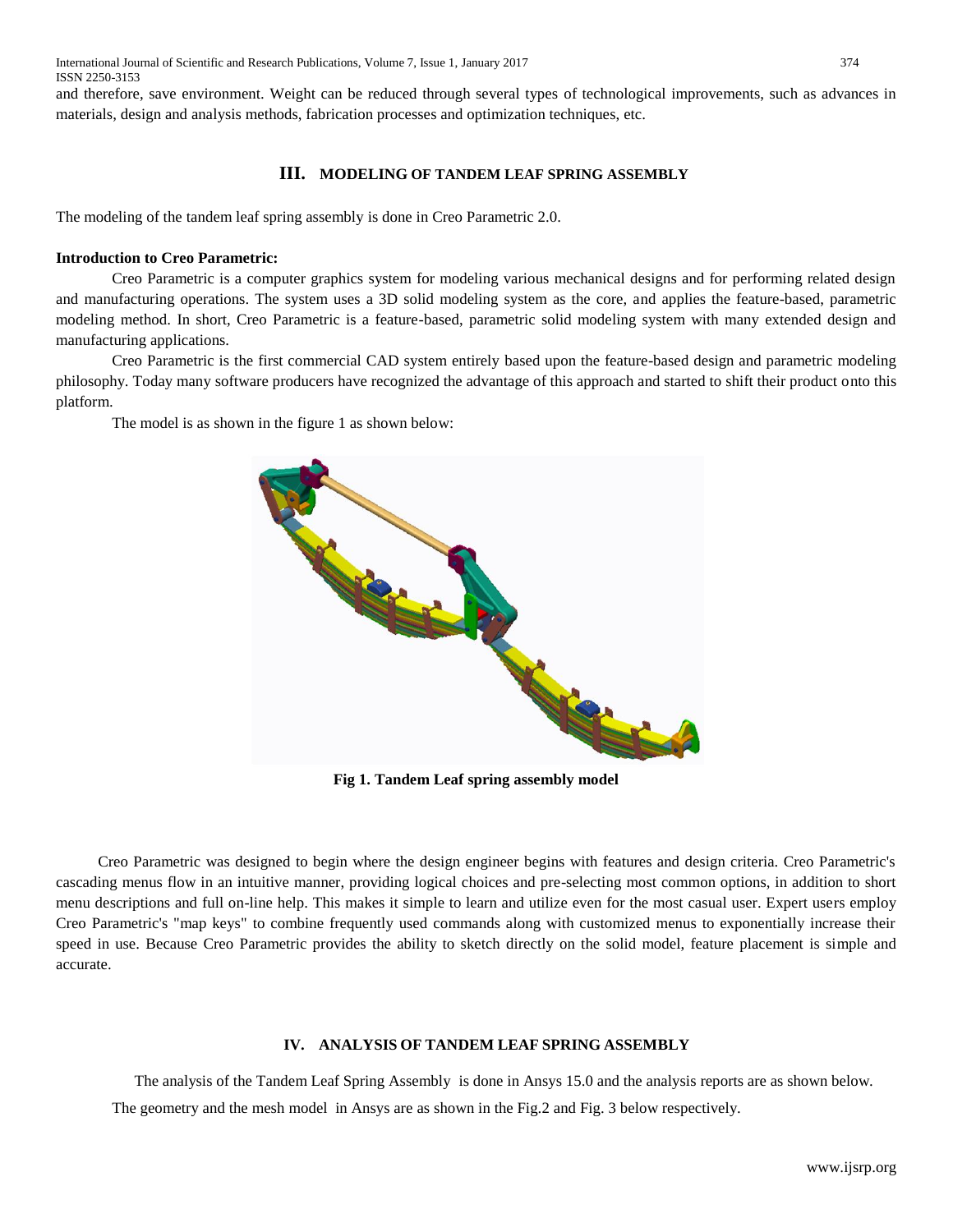

**Fig. 2 Geometry of the leaf spring Fig. 3 Mesh of the leaf spring**

The analysis is carried out for the Structural steel material and the composite material for the leaf spring assembly. The Boundary Conditions are given as the force of 62275N and is shown in the Fig . The base material is Structural steel.



# **Fig. 4 Boundary conditions of the leaf spring**

The deformation and Equivalent Stress reports for the steel leaf spring are are as shown in the Fig. 5 and Fig. 6 respectively.



The deformation and Equivalent Stress reports for the composite leaf spring as shown in the Fig. 7 and Fig. 8 respectively.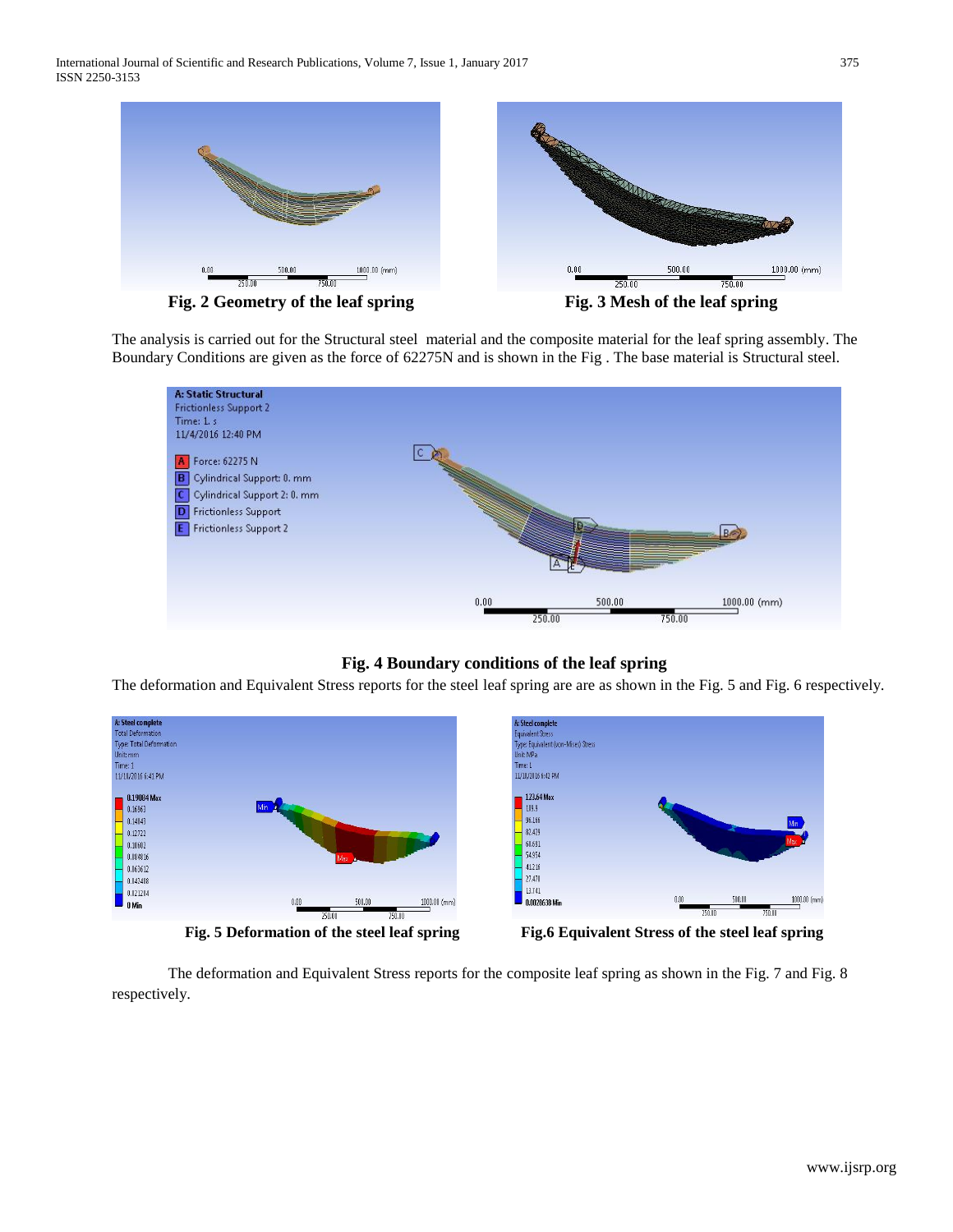International Journal of Scientific and Research Publications, Volume 7, Issue 1, January 2017 376 ISSN 2250-3153



**Fig. 7 Deformation of the composite leaf spring Fig.8 Equivalent Stress composite leaf spring**

Also the analysis is carried out for the leaf spring assembly which consists of different shape optimisations. The deformation of and the Equivalent Stress reports for the master composite leaf spring are shown in the Fig. 9 and Fig. 10 respectively.





**Fig. 9 Deformation of the master composite leaf spring Fig.10 Equivalent Stress of the master composite leaf spring**

| П<br>区 Project 多 B2:Engineering Data ×<br>Filter Engineering Data   Engineering Data Sources |                         |                                                             |               |             |                           |                    |                        |                                                           |
|----------------------------------------------------------------------------------------------|-------------------------|-------------------------------------------------------------|---------------|-------------|---------------------------|--------------------|------------------------|-----------------------------------------------------------|
|                                                                                              |                         |                                                             |               |             |                           |                    |                        |                                                           |
| Toolbox<br>$-9x$                                                                             |                         | Outline of Schematic 82: Engineering Data                   |               |             | $-9x$                     |                    |                        | Table of Properties Row 12: Orthotropic Elasticity < 0. X |
| <b>El Physical Properties</b>                                                                |                         | B<br>$\mathbf{A}$                                           |               | D           |                           |                    | A                      | n                                                         |
| 図<br>Amsib                                                                                   |                         | $\overline{r_{\rm A}}$<br>医<br>Contents of Engineering Data |               | Description |                           |                    | Temperature (C)        | Shear Modulus XZ (MPa)                                    |
| 図<br>Isotropic Secant Coefficient of Then                                                    |                         | <b>D</b> Material                                           |               |             |                           |                    |                        | 2433                                                      |
| <b>DE Orthotropic Secant Coefficient of Th</b><br>[2] Isotropic Instantaneous Coefficient    | ۵                       | n<br>GlassEpoxy                                             |               |             |                           | $\cdot$            |                        |                                                           |
| Orthotropic Instantaneous Coefficio                                                          | ٠                       | Click here to add a new material                            |               |             |                           |                    |                        |                                                           |
| <b>El Linear Elastic</b>                                                                     |                         |                                                             |               |             |                           |                    |                        |                                                           |
| Isotropic Elastidty<br>窗<br>Orthotropic Elasticky<br>Anisotropic Elastidty                   |                         |                                                             |               |             |                           |                    |                        |                                                           |
| El Hyperelastic Experimental Data                                                            |                         |                                                             |               |             |                           |                    |                        |                                                           |
| E Hyperelastic                                                                               |                         | Properties of Outline Row 3: GlassEpoxy                     |               |             | $-9 x$                    |                    |                        |                                                           |
| <b>Fil</b> Chaboche Test Data                                                                |                         | A                                                           | B             | C           | $\mathsf D$<br>$\epsilon$ |                    |                        |                                                           |
| <b>El Plasticity</b>                                                                         |                         |                                                             |               |             |                           |                    |                        |                                                           |
| <b>ED</b> Creep                                                                              |                         | Property                                                    | Value         | <b>Unit</b> | 日中<br>π                   |                    |                        |                                                           |
| El Life                                                                                      | $\overline{2}$          | <b>Density</b>                                              | 2600          | kg m^-3     | 国                         | $\epsilon$         | m                      |                                                           |
| <b>田</b> Strength                                                                            | $\pi$                   | <b>Call Orthotropic Elasticity</b><br>国                     |               |             |                           |                    |                        | Chart of Properties Row 12: Orthotropic Basticity + 0 X   |
| (6) Gasket                                                                                   | 4                       | Young's Modulus X direction                                 | 34000<br>6530 | MPa         | $\overline{\phantom{a}}$  | Ê                  |                        |                                                           |
| <b>El Viscoelastic Test Data</b>                                                             | $\overline{\mathbf{s}}$ | Young's Modulus Y direction<br>Young's Modulus Z direction  | 6530          | MPa<br>MPa  | 国<br>喇                    |                    |                        | Shear Modulus XZ                                          |
| El Viscoelastic                                                                              |                         | Poisson's Ratio XY                                          | 0.217         |             |                           | $\frac{2}{3}$ 3.25 |                        |                                                           |
| El Shape Memory Alloy                                                                        |                         | Poisson's Ratio YZ                                          | 0.366         |             |                           | ZX.                | 2.75                   |                                                           |
| <b>El</b> Damage                                                                             | q                       | Poisson's Ratio XZ                                          | 0.217         |             |                           |                    |                        |                                                           |
| <b>El</b> Cohesive Zone                                                                      | 10                      | Shear Modulus XY                                            | 2433          | MPa         | Σ                         | dulus<br>2.25      |                        |                                                           |
| E Fracture Criteria                                                                          | 11                      | Shear Modulus YZ                                            | 1698          | MPa         | z                         | 웊                  | 1.75                   |                                                           |
|                                                                                              | 12 <sup>°</sup>         | Shear Modulus XZ                                            | 2433          | MPa         | ٠                         |                    |                        |                                                           |
|                                                                                              |                         |                                                             |               |             |                           | She                | 1.25<br>$-0.5$<br>$-1$ | 0.5<br>Temperature [C]                                    |

**The Glass Epoxy properties are as shown in the Fig. 11**

**Fig. 11 Glass Epoxy material properties**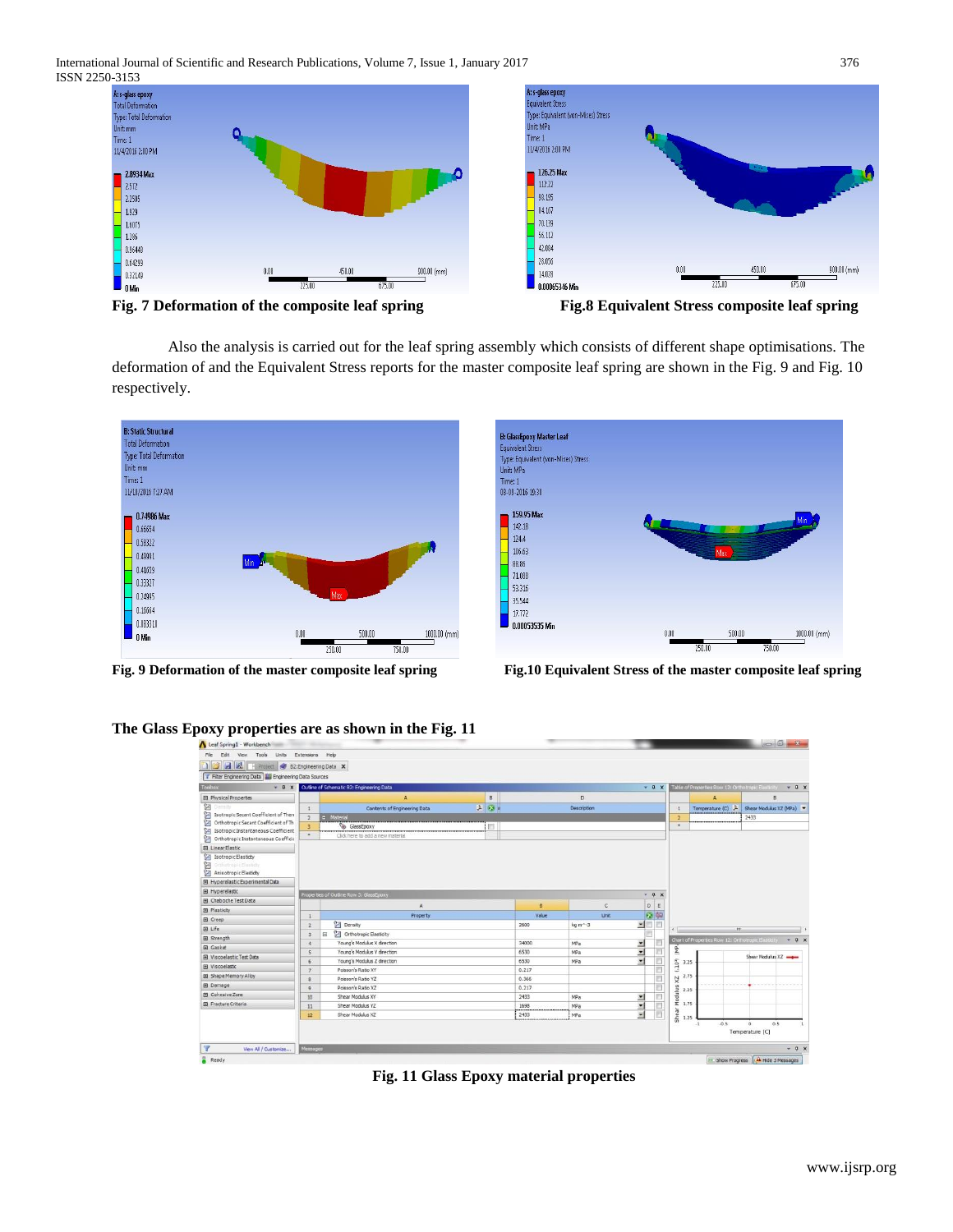## V. RESULTS AND DISCUSSION

**S. No. Materials Weight (N) Total Deformation(mm) Equivalent Stress (N/mm<sup>2</sup> )** 1 Structural Steel Multi leaf spring 840.59 0.190 123.64 2 Composite multi leaf spring ( S Glass Epoxy ) 278.13 2.893 126.25 3 Composite master leaf spring (S Glass Epoxy) & remaining steel 785.76 0.749 159.95 4 Steel master leaf spring & remaining composite ( S Glass Epoxy) 332.45 1.347 138.73 5 Composite mono leaf spring ( S Glass Epoxy ) (105mm Thickness) 269.20 4.815 111.68

The analysis of leaf spring assembly is done. The modal and harmonic analysis is carried out in Ansys 15.0. The results for the leaf spring assembly for various considerations are as shown below:

# VI. CONCLUSION

The modelling of the Tandem Leaf spring is done in Creo Parametric 2.0 modelling software and the analysis is performed using Ansys 15.0. The analysis results obtained for master composite leaf spring are comparably better than Steel leaf spring. Taking weight into consideration, Composite leaf spring assembly results are better than that of Steel Leaf spring assembly. But as there might be friction between two surfaces which may cause to wear and tear situation, it may not be practically possible to use a complete composite leaf spring assembly. Taking stress and deformation into consideration, master composite leaf spring can be used as the stress results and deformation results are better compared to the steel leaf spring assembly. Further, mono composite leaf spring is modelled and analysis is performed. Mono composite leaf spring is giving better results compared to the master composite leaf spring with respect to strength, weight and deformation. Modal analysis and Harmonic analysis is done on all the cases to check the frequencies for various modes and mode shapes. Composite mono leaf spring is observed to be better than the steel leaf spring assembly.

#### **REFERENCES**

[1] Prof. N. P. Dhoshi, Prof. N. K. Ingole, Prof .U. D. Gulhane, "Analysis and Modification of Leaf Spring of Tractor Trailer Using Analytical and Finite Element

Method", International Journal of Modern Engineering Research (IJMER), Vol.1, Issue.2, pp-719-722, ISSN: 2249-6645.

[2] B. Vijaya Lakshmi, I. Satyanarayana, "Static and Dynamic Analysis on Composite Leaf Spring in Heavy Vehicle", International Journal of Advanced Engineering

Research and Studies, E-ISSN2249–8974, IJAERS/Vol. II/ Issue I/Oct.-Dec.,2012/8084.

[3] T. N. V. Ashok Kumar, E. Venkateswara Rao, S. V. Gopal Krishna, "Design and Material Optimization of Heavy Vehicle Leaf Spring", IJRMET Vol. 4, Issue Spl –

1, Nov 2013- April 2014.

[4] Manjunath H.N, Manjunath.K, T.Rangaswamy, "Static Analysis and Fatigue Life prediction of Composite Leaf Spring for a Light Commercial Vehicle (TATA

ACE)", International Journal of Engineering Research, Volume No.3, Issue No.7, pp : 422-425.